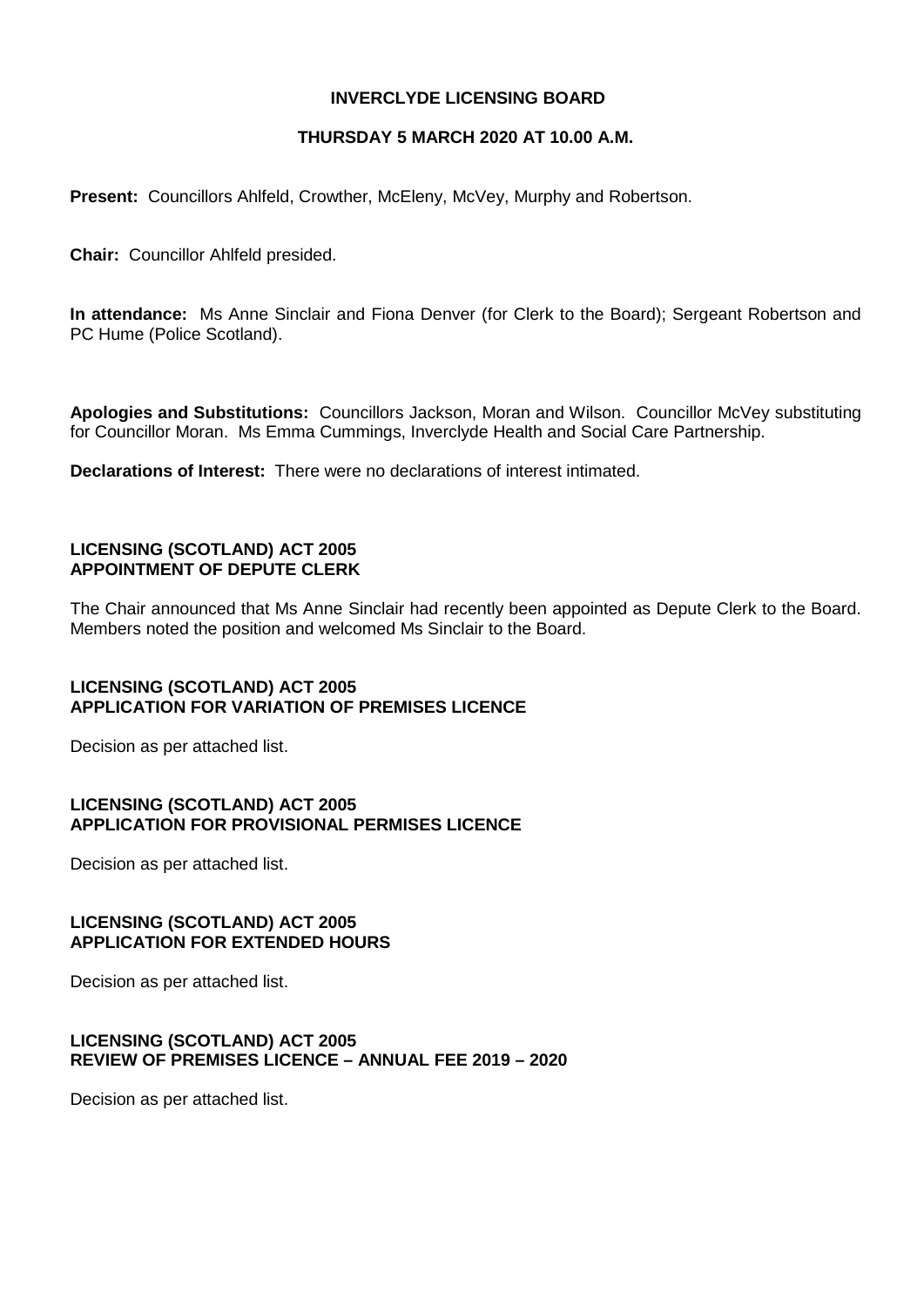# LICENSING (SCOTLAND) ACT 2005

# (2) APPLICATION FOR VARIATION OF PREMISES LICENCE

| <u>No</u> | Applicant  | <b>Premises</b>              |     | <b>Variation Details</b>                        | Decision       |
|-----------|------------|------------------------------|-----|-------------------------------------------------|----------------|
|           | Stacey Loy | 84 Bridgend Road<br>Greenock | (a) | Increase in alcohol display area to 9.69 sq. m. | <b>GRANTED</b> |
|           |            |                              |     | <b>Existing</b>                                 |                |
|           |            |                              |     | 7.8 sq. m.                                      |                |

Mr Brian McMahon, agent was present representing the applicant. The objector was not present or represented.

Ms Sinclair advised that Inverclyde Health and Social Care Partnership submitted a representation to the application and a public objection had also been received. Ms Sinclair read the contents of the representation and objection to the Board, copies of which were circulated to Members.

The Chair asked Police Scotland if they had any comments to make in respect of the information provided in the representation and objection submitted. Sergeant Robertson advised that he would feedback the information within the public objection regarding anti-social behaviour and disorder to both the Commander and the Community Team however, confirmed that Police Scotland have no objections to the application.

Mr McMahon addressed the Board explaining the changes to the layout of the premises and reasons for the increase in alcohol display area. He addressed the specific issues raised in the representation and objection.

After discussion, Councillor McEleny moved grant of the application with the recommendation that the Licensing Standards Officer monitor the premises which was unanimously agreed.

| <u>.</u> | Scottish Midland Co-operative Scotmid | 38/42 Murdieston Street | Addition of delivery of alcohol via home delivery service to activities <b>GRANTED</b> | WITH              |
|----------|---------------------------------------|-------------------------|----------------------------------------------------------------------------------------|-------------------|
|          | Society Limited                       | Greenock                | to be provided.                                                                        | <b>CONDITIONS</b> |
|          |                                       |                         | - - -                                                                                  |                   |

#### **Existing**

The premises will be open outwith core hours for the sale of other items such as tobacco products, newspapers, confectionery and a range of groceries and dairy products.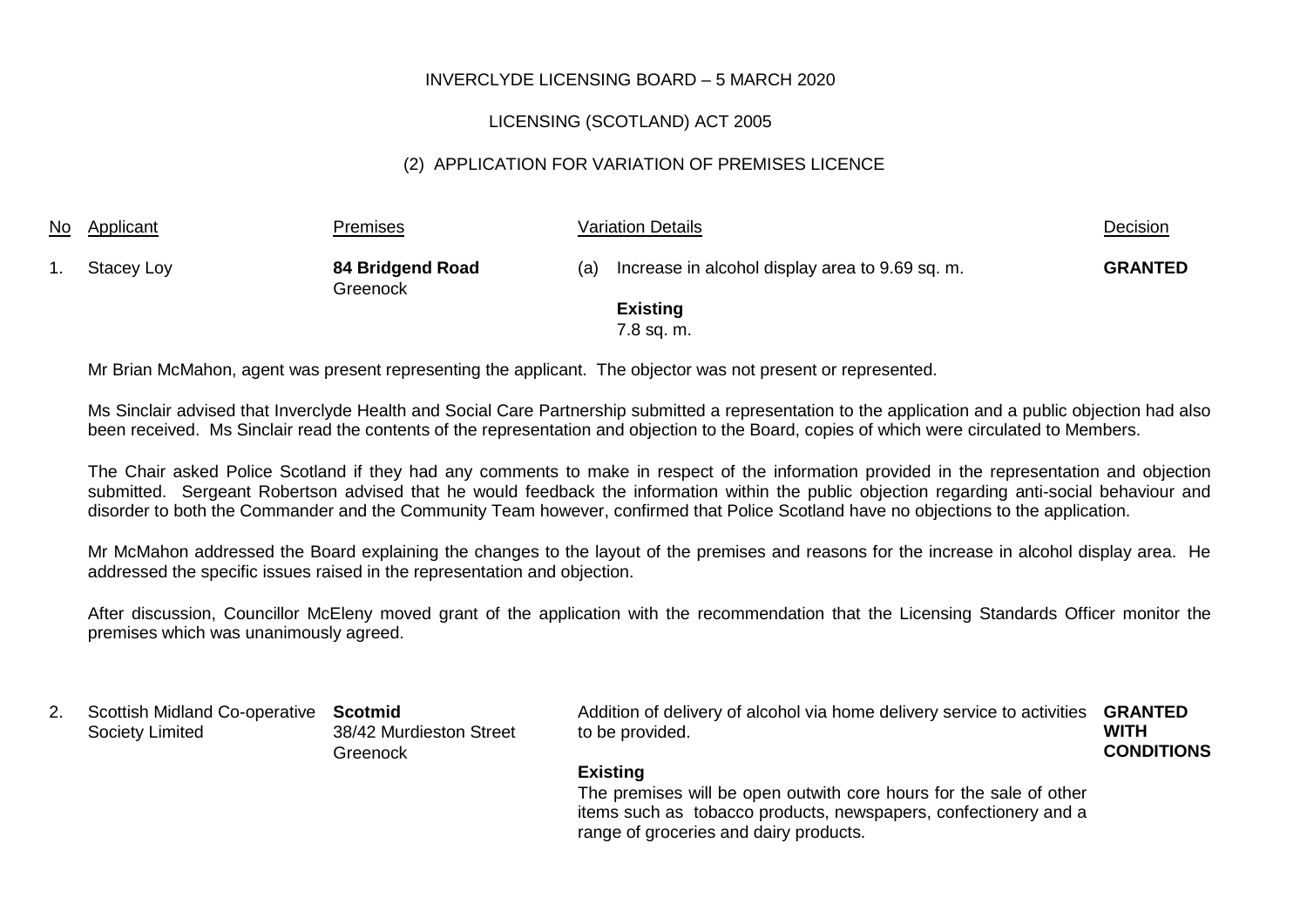No Applicant Premises Variation Details Decision

Mr Scott Flannigan, Messrs Anderson Strathern was present representing the applicant, together with Mr Ian Lovie, Compliance Manager and Mr Stuart Forsyth, Home Delivery Project Manager. The objector was not present or represented.

Ms Sinclair advised that Police Scotland and Inverclyde Health and Social Care Partnership submitted a representation to the application and a public objection had also been received. Ms Sinclair read the contents of the representations and objection to the Board, copies of which were circulated to Members.

Sergeant Robertson addressed the Board in terms of the Chief Superintendent's comments and in particular in relation to the request for conditions to be imposed in respect of the provision of a home delivery service.

Mr Flannigan addressed the Board and provided detailed background information on Scotmid as a company and provided details of their current Policy and Procedures for delivery of alcohol in other areas which would be adopted in Inverclyde. Mr Flannigan addressed all the points raised in Police Scotland's representation during his submission. He also spoke on the matters raised in both the Inverclyde Health and Social Care Partnership representation and the public objection.

The Board heard Mr Lovie and Mr Forsyth in relation to Member's questions on the operation and technicalities of the proposed procedures.

Following discussion, Councillor Crowther moved grant of the application with the conditions imposed by Police Scotland being incorporated within the Premises Licence which was unanimously agreed.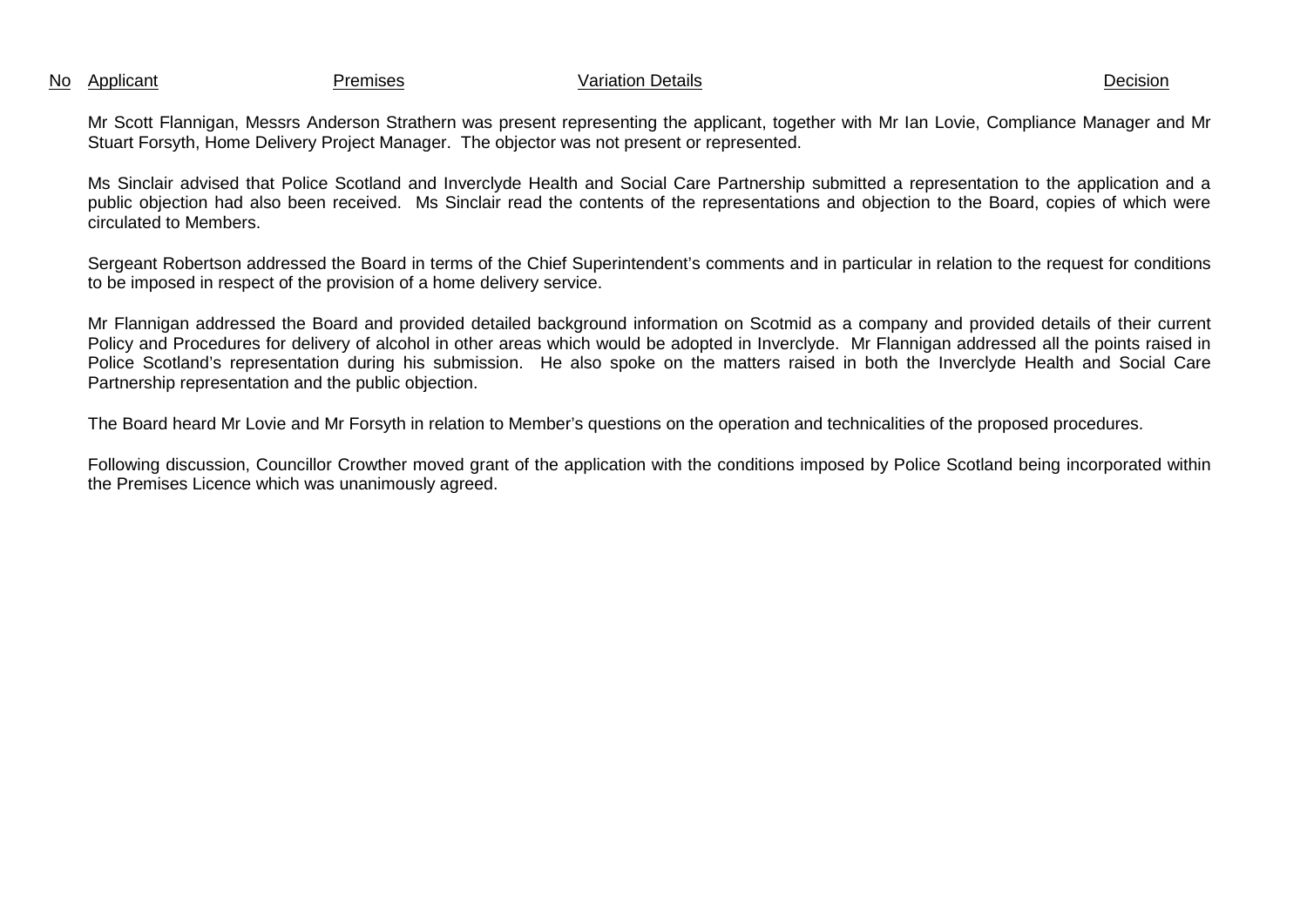# LICENSING (SCOTLAND) ACT 2005

# (3) APPLICATION FOR PROVISIONAL PREMISES LICENCE

| <u>No</u> | Applicant      | Premises                                        | <b>Proposed Licence Details</b>                                                                                                                                   |                                                                                                                                               | Decision          |
|-----------|----------------|-------------------------------------------------|-------------------------------------------------------------------------------------------------------------------------------------------------------------------|-----------------------------------------------------------------------------------------------------------------------------------------------|-------------------|
| 1.        | Teresa McGlynn | One 18 Caffe<br>118 Cathcart Street<br>Greenock | <b>Description of Premises</b><br>ground floor of a three storey property.                                                                                        | Café / Bistro with outside seating area situated within two units on                                                                          | <b>NOT CALLED</b> |
|           |                |                                                 | <b>Core Licensing Hours - On Sales</b><br>Monday - Saturday<br>Sunday                                                                                             | 11.00 a.m. $-11.00$ p.m.<br>1.00 p.m. $-$ 11.00 p.m.                                                                                          |                   |
|           |                |                                                 | <b>Core Licensing Hours - Off Sales</b><br>N/A                                                                                                                    |                                                                                                                                               |                   |
|           |                |                                                 | <b>Seasonal Variations</b><br>None                                                                                                                                |                                                                                                                                               |                   |
|           |                |                                                 | <b>Activities</b><br>be provided during core licensing hours.<br>(Tick Box - Yes)                                                                                 | Restaurant facilities; bar meals; Club or other group meetings etc.;<br>recorded music; live performances; and outdoor drinking facilities to |                   |
|           |                |                                                 | <b>Further Details</b><br>None                                                                                                                                    |                                                                                                                                               |                   |
|           |                |                                                 | <b>Any Other Activities</b><br>Sale and painting of ceramic crafts.<br>11.00 p.m. for food and non-alcoholic drinks.<br>Live music will be provided on occasions. | Take-away service is provided throughout the day from $9.00$ a.m. $-$                                                                         |                   |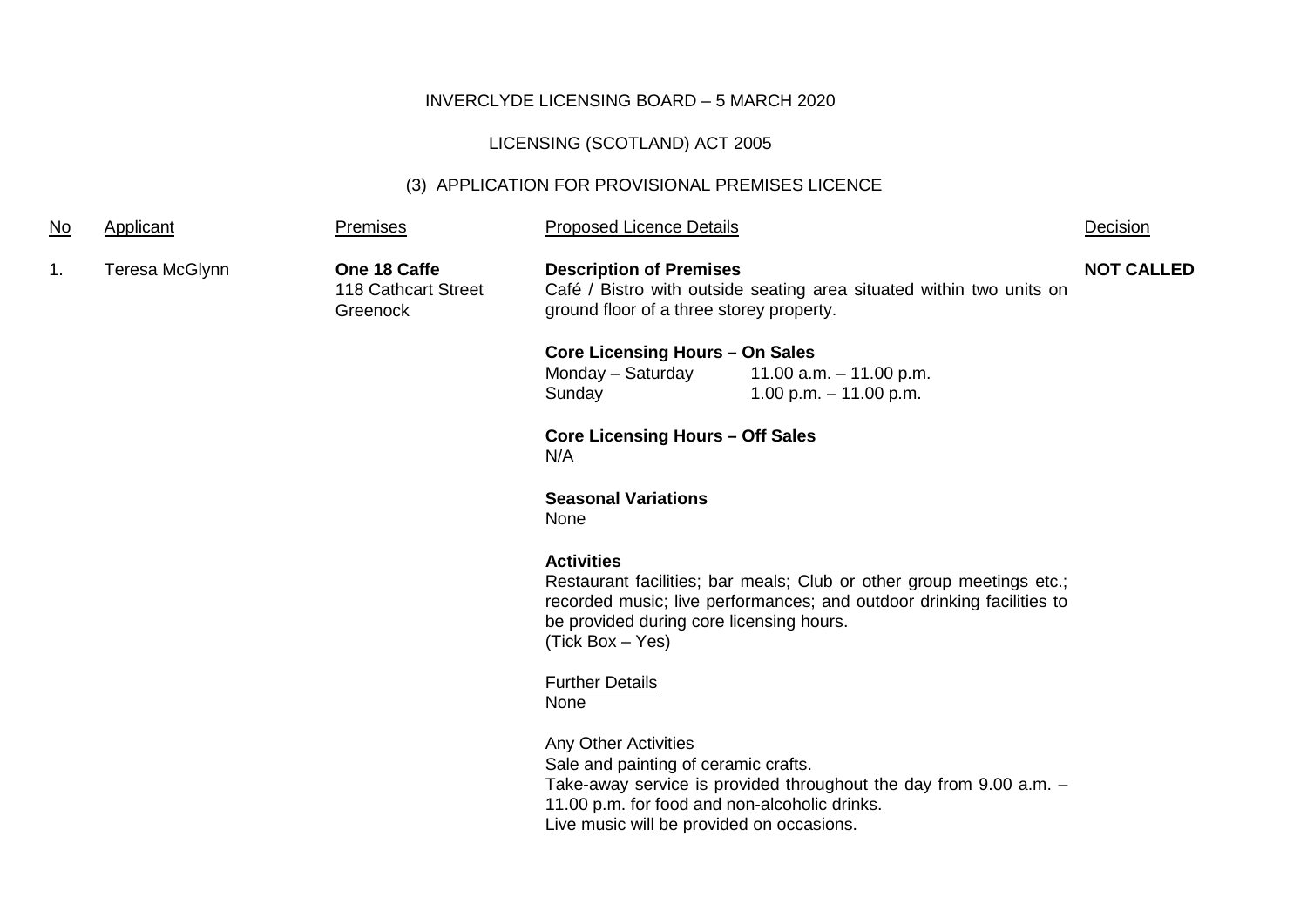| No | Applicant | <b>Premises</b>                     | <b>Proposed Licence Details</b>   | Decision |
|----|-----------|-------------------------------------|-----------------------------------|----------|
|    |           | One 18 Caffe<br>118 Cathcart Street | <b>Children and Young Persons</b> |          |
|    |           | Greenock                            | <u> Ferms</u>                     |          |

As per Inverclyde Licensing Board's Children and Young Persons in Licensed Premises Conditions.

#### Ages All ages

Times

As per Inverclyde Licensing Board's Children and Young Persons in Licensed Premises Conditions.

# **Parts**

All public areas.

## **Capacity of Premises** 50 persons

#### **Designated Premises Manager** To be confirmed.

Ms Sinclair advised that this item is not called.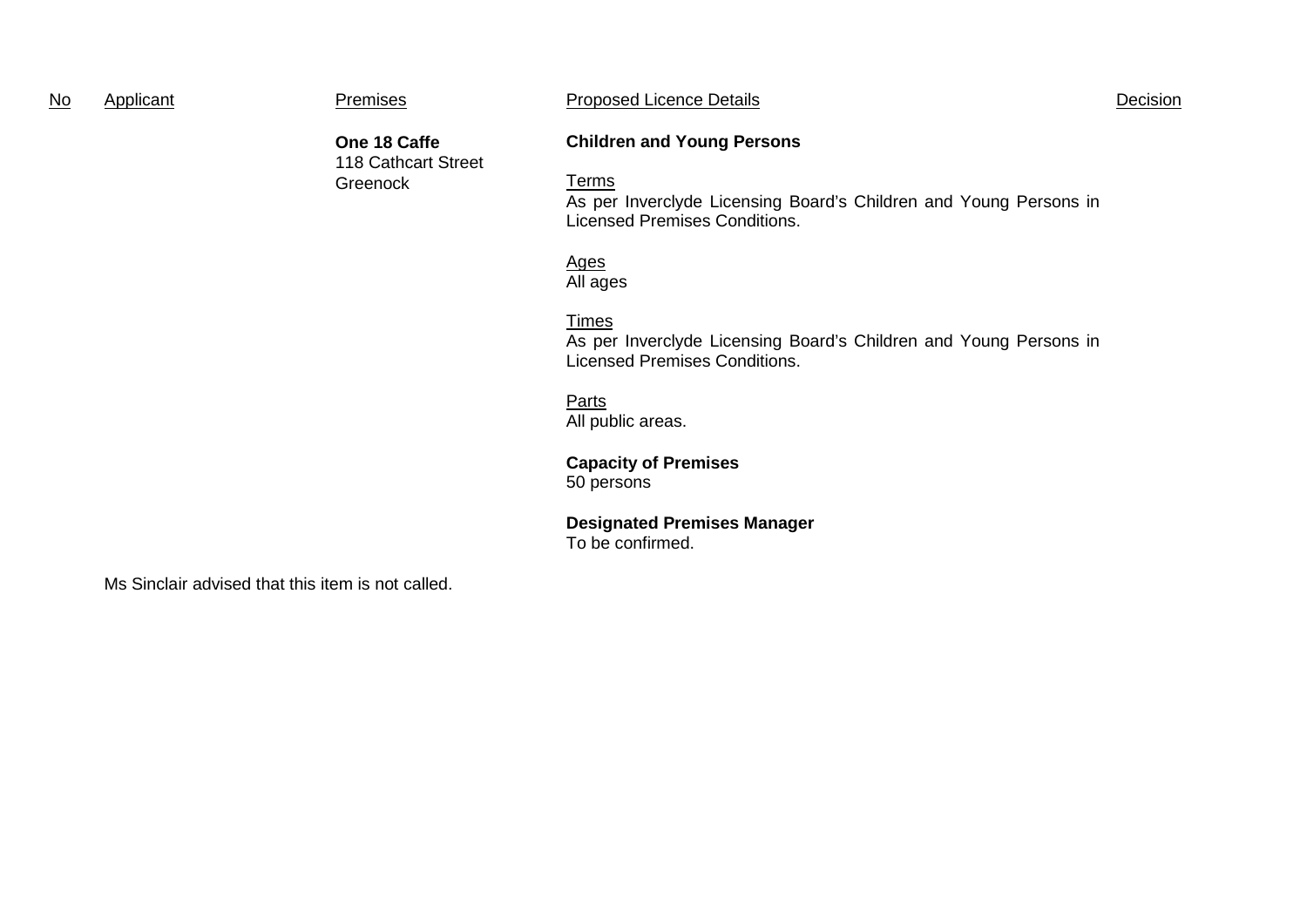# LICENSING (SCOTLAND) ACT 2005

# (4) APPLICATION FOR EXTENDED HOURS OF PREMISES LICENCE

| <u>No.</u> | Applicant                 | Premises                                                  | <b>Event Details</b>                                                                              | Decision       |
|------------|---------------------------|-----------------------------------------------------------|---------------------------------------------------------------------------------------------------|----------------|
|            | The Tontine Hotel Limited | <b>The Tontine Hotel</b><br>6 Ardgowan Square<br>Greenock | Sunday 12 April to Monday 13 April 2020<br>12 Midnight - 1.00 a.m.<br>Easter Bank Holiday Weekend | <b>GRANTED</b> |

Mrs Vicki MacDonald, Manager was present.

Ms Sinclair advised that the application is outwith the Board's Policy and is the first application from the applicant for extended hours during the Easter Bank Holiday to be held at the premises. She also intimated that Police Scotland had no objections to the application however noted the hour applied for is outwith the Board's Policy.

Mrs MacDonald addressed the Board in terms of the application.

After discussion, Councillor Robertson moved grant of the application which was unanimously agreed.